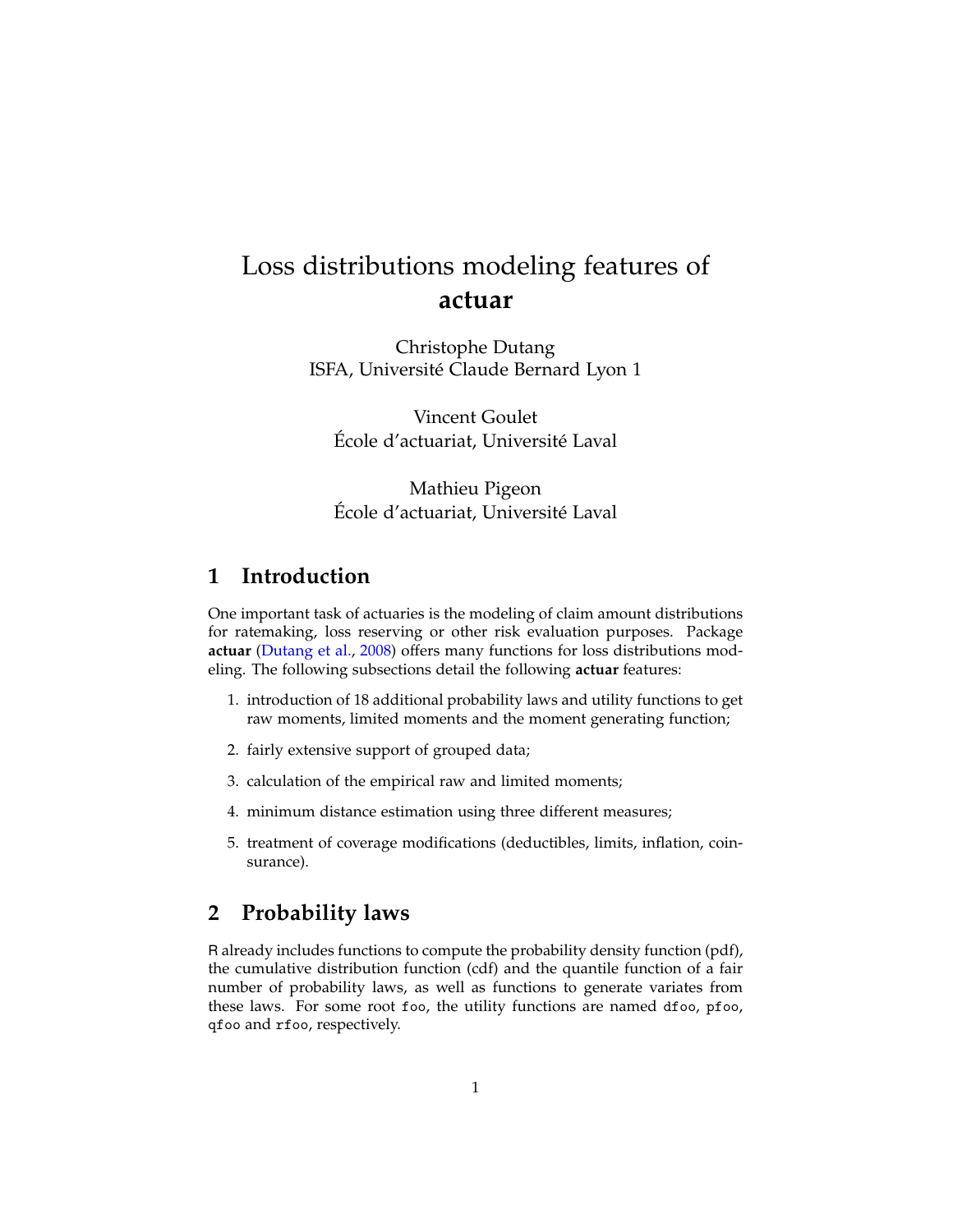| Family            | Distribution              | Root         |
|-------------------|---------------------------|--------------|
| Transformed beta  | Transformed beta          | trbeta       |
|                   | Burr                      | burr         |
|                   | Loglogistic               | llogis       |
|                   | Paralogistic              | paralogis    |
|                   | <b>Generalized Pareto</b> | genpareto    |
|                   | Pareto                    | pareto       |
|                   | Inverse Burr              | invburr      |
|                   | Inverse Pareto            | invpareto    |
|                   | Inverse paralogistic      | invparalogis |
| Transformed gamma | Transformed gamma         | trgamma      |
|                   | Inverse transformed gamma | invtrgamma   |
|                   | Inverse gamma             | invgamma     |
|                   | <b>Inverse Weibull</b>    | invweibull   |
|                   | Inverse exponential       | invexp       |
| Other             | Loggamma                  | lgamma       |
|                   | Single parameter Pareto   | pareto1      |
|                   | Generalized beta          | genbeta      |

<span id="page-1-0"></span>Table 1: Probability laws supported by **actuar** classified by family and root names of the R functions.

The **actuar** package provides d, p, q and r functions for all the probability laws useful for loss severity modeling found in Appendix A of [Klugman et al.](#page-14-1) [\(2004\)](#page-14-1) and not already present in base R, excluding the inverse Gaussian and log-*t* but including the loggamma distribution [\(Hogg and Klugman,](#page-14-2) [1984\)](#page-14-2).

Table [1](#page-1-0) lists the supported distributions as named in [Klugman et al.](#page-14-1) [\(2004\)](#page-14-1) along with the root names of the R functions. For reference, Appendix [A](#page-14-3) also gives for every distribution the pdf, the cdf and the name of the argument corresponding to each parameter in the parametrization of [Klugman et al.](#page-14-1) [\(2004\)](#page-14-1). One will note that by default all functions (except those for the Pareto distribution) use a rate parameter equal to the inverse of the scale parameter. This differs from [Klugman et al.](#page-14-1) [\(2004\)](#page-14-1) but is better in line with the functions for the gamma, exponential and Weibull distributions in base R.

In addition to the  $d$ ,  $p$ ,  $q$  and  $r$  functions, the package provides  $m$ , lev and mgf functions to compute, respectively, theoretical raw moments

$$
m_k = E[X^k],\tag{1}
$$

theoretical limited moments

$$
E[(X \wedge x)^k] = E[\min(X, x)^k]
$$
 (2)

and the moment generating function

$$
M_X(t) = E[e^{tX}], \tag{3}
$$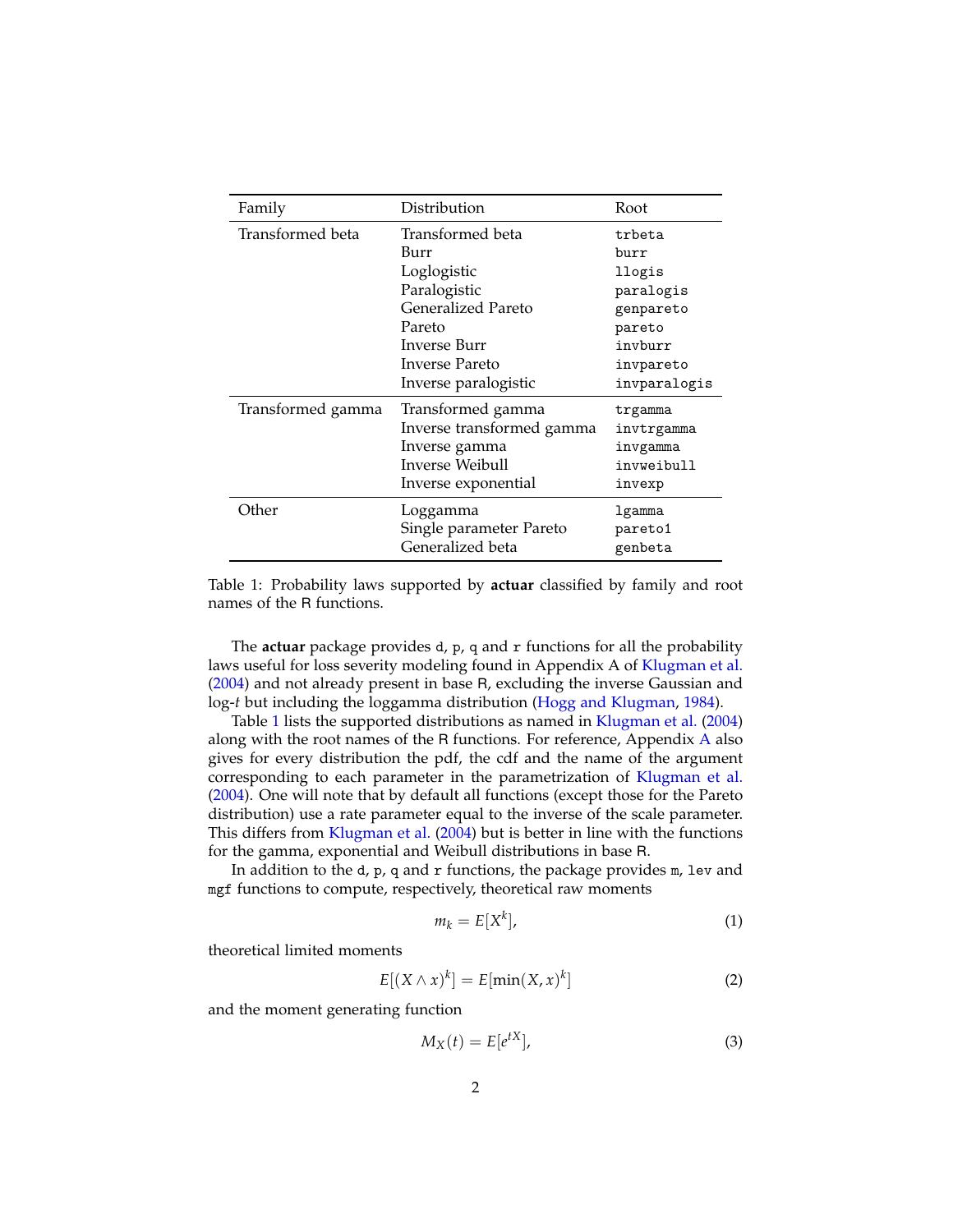when it exists. Every probability law of Table [1](#page-1-0) is supported, plus the following ones: beta, exponential, chi-square, gamma, lognormal, normal (no lev), uniform and Weibull of base R and the inverse Gaussian distribution of package **SuppDists** [\(Wheeler,](#page-14-4) [2008\)](#page-14-4). The m and lev functions are especially useful with estimation methods based on the matching of raw or limited moments; see Section [5](#page-8-0) for their empirical counterparts. The mgf functions come in handy to compute the adjustment coefficient in ruin theory; see the "risk" vignette.

In addition to the 17 distributions of Table [1,](#page-1-0) the package provides support for a family of distributions deserving a separate presentation. Phase-type distributions [\(Neuts,](#page-14-5) [1981\)](#page-14-5) are defined as the distribution of the time until absorption of continuous time, finite state Markov processes with *m* transient states and one absorbing state. Let

$$
\mathbf{Q} = \begin{bmatrix} \mathbf{T} & \mathbf{t} \\ \mathbf{0} & 0 \end{bmatrix} \tag{4}
$$

be the transition rates matrix (or intensity matrix) of such a process and let  $(\pi, \pi_{m+1})$  be the initial probability vector. Here, **T** is an  $m \times m$  non-singular matrix with  $t_{ii} < 0$  for  $i = 1, ..., m$  and  $t_{ij} \ge 0$  for  $i \ne j$ ,  $\mathbf{t} = -\mathbf{T}\mathbf{e}$  and  $\mathbf{e}$  is a column vector with all components equal to 1. Then the cdf of the time until absorption random variable with parameters  $\pi$  and **T** is

$$
F(x) = \begin{cases} \pi_{m+1}, & x = 0, \\ 1 - \pi e^{\text{Tx}} \mathbf{e}, & x > 0 \end{cases}
$$
(5)

where

$$
e^{\mathbf{M}} = \sum_{n=0}^{\infty} \frac{\mathbf{M}^n}{n!}
$$
 (6)

is the matrix exponential of matrix **M**.

The exponential, the Erlang (gamma with integer shape parameter) and discrete mixtures thereof are common special cases of phase-type distributions.

The package provides d, p, r, m and mgf functions for phase-type distributions. The root is phtype and parameters  $\pi$  and  $T$  are named prob and rates, respectively. For the package, function pphtype is central to the evaluation of the probability of ruin; see ?ruin and the "risk" vignette.

The core of all the functions presented in this subsection is written in C for speed. The matrix exponential C routine is based on expm() from the package **Matrix** [\(Bates and Maechler,](#page-14-6) [2008\)](#page-14-6).

### **3 Grouped data**

Grouped data is data represented in an interval-frequency manner. Typically, a grouped data set will report that there were *n<sup>j</sup>* claims in the interval (*cj*−<sup>1</sup> , *cj* ],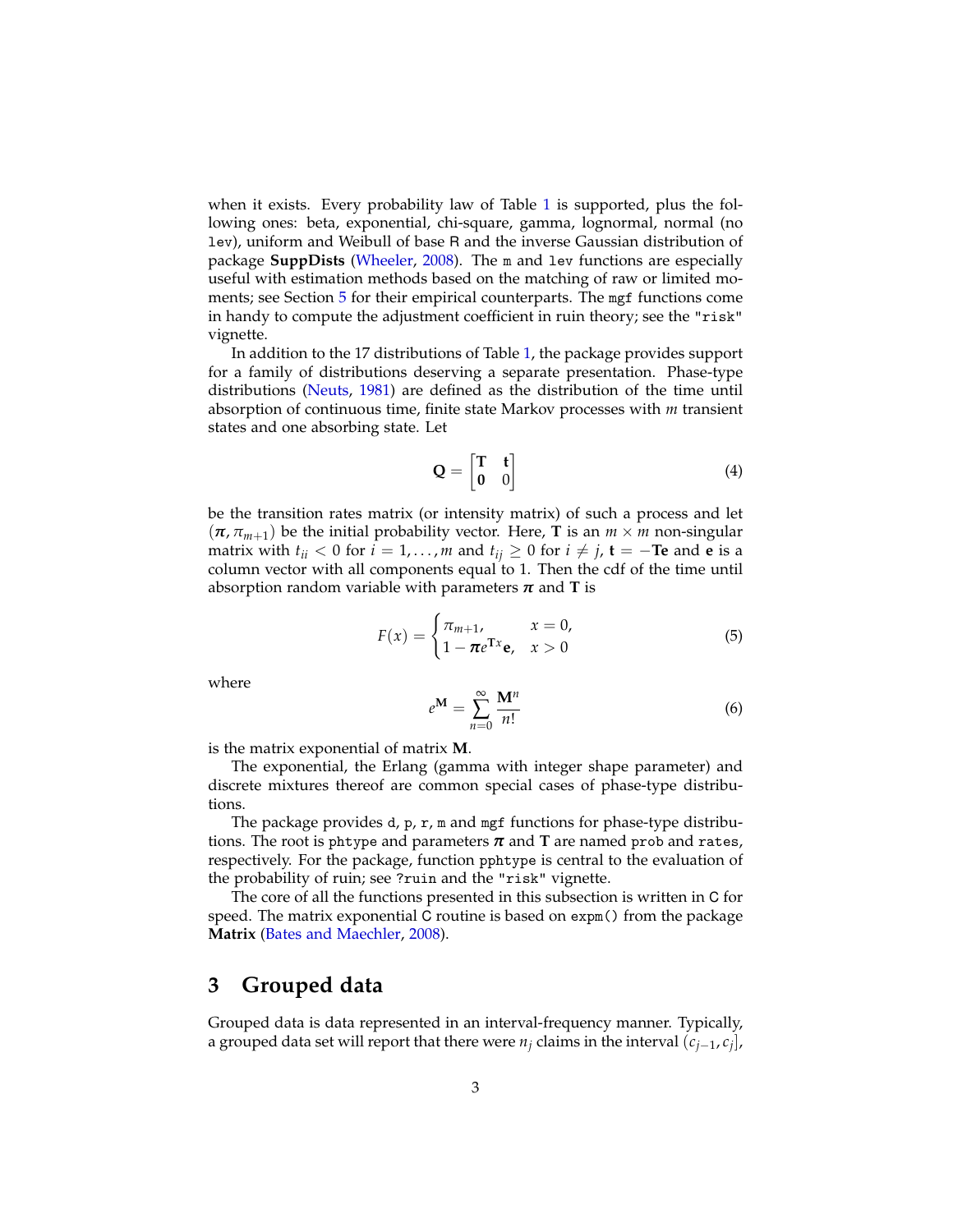$j = 1, \ldots, r$  (with the possibility that  $c_r = \infty$ ). This representation is much more compact than an individual data set — where the value of each claim is known — but it also carries far less information. Now that storage space in computers has almost become a non issue, grouped data has somewhat fallen out of fashion.

Still, grouped data remains in use in some fields of actuarial practice and also of interest in teaching. For this reason, **actuar** provides facilities to store, manipulate and summarize grouped data. A standard storage method is needed since there are many ways to represent grouped data in the computer: using a list or a matrix, aligning the *nj*s with the *cj*−1s or with the *cj*s, omitting  $c_0$  or not, etc. Moreover, with appropriate extraction, replacement and summary methods, manipulation of grouped data becomes similar to that of individual data.

First, function grouped.data creates a grouped data object similar to and inheriting from — a data frame. The input of the function is a vector of group boundaries  $c_0, c_1, \ldots, c_r$  and one or more vectors of group frequencies *n*1, . . . , *n<sup>r</sup>* . Note that there should be one group boundary more than group frequencies. Furthermore, the function assumes that the intervals are contiguous. For example, the following data

| Group      | Frequency (Line 1) | Frequency (Line 2) |
|------------|--------------------|--------------------|
| (0, 25)    | 30                 | 26                 |
| (25, 50)   | 31                 | 33                 |
| (50, 100]  | 57                 | 31                 |
| (100, 150] | 42                 | 19                 |
| (150, 250] | 65                 | 16                 |
| (250, 500] | 84                 | 11                 |

is entered and represented in R as

```
> x < - grouped.data(Group = c(0, 25, 50, 100, 150, 250, 500),
                 Line.1 = c(30, 31, 57, 42, 65, 84),+ Line.2 = c(26, 33, 31, 19, 16, 11))
```
Object x is stored internally as a list with class

> class(x)

[1] "grouped.data" "data.frame"

With a suitable print method, these objects can be displayed in an unambiguous manner:

> x

|            | Group Line.1 Line.2 |     |
|------------|---------------------|-----|
| 1 (0, 25]  | -30                 | -26 |
| 2 (25, 50] | 31                  | 33  |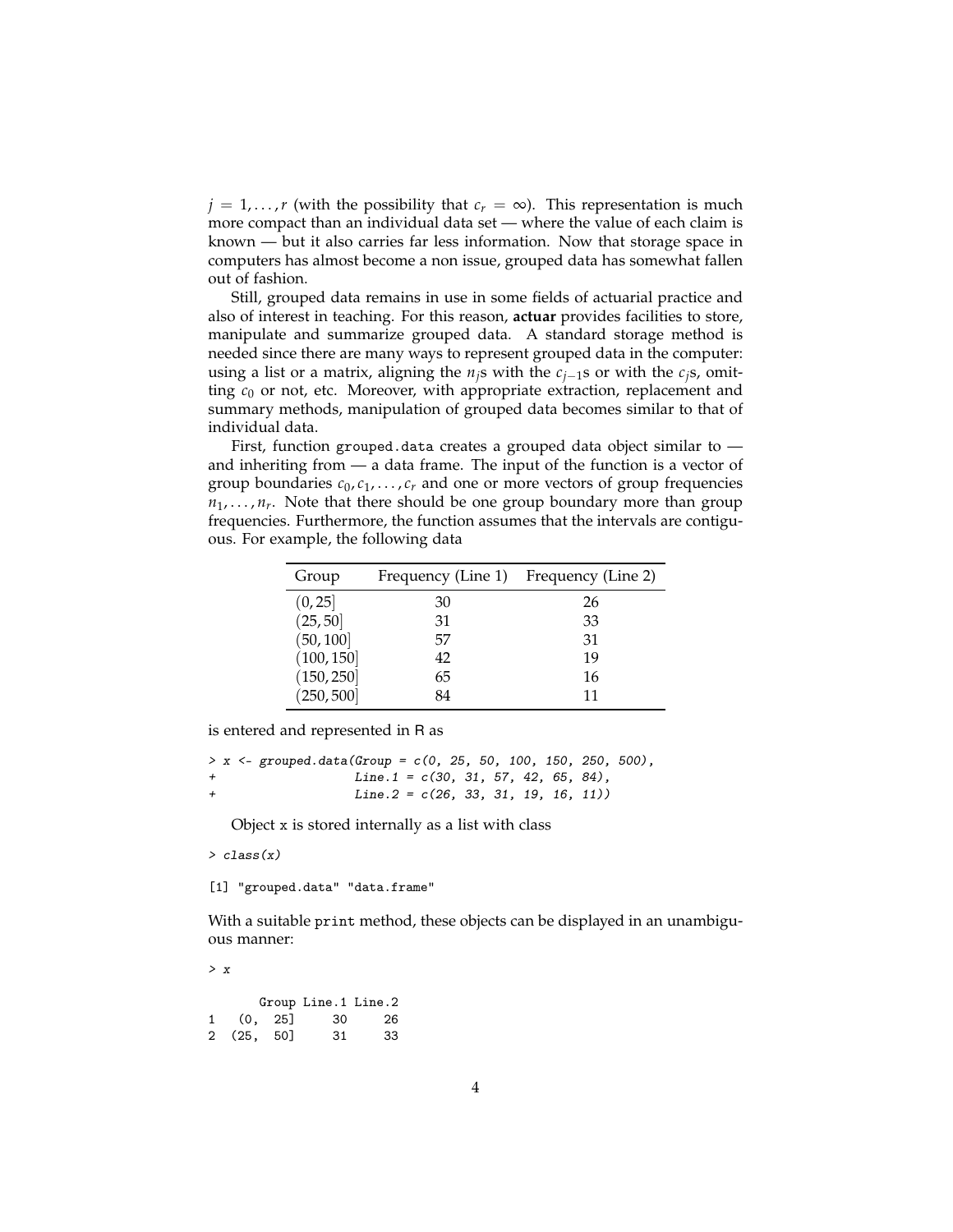| 3(50, 100)   | 57 | 31 |
|--------------|----|----|
| 4 (100, 150] | 42 | 19 |
| 5 (150, 250) | 65 | 16 |
| 6(250, 500)  | 84 | 11 |
|              |    |    |

Second, the package supports the most common extraction and replacement methods for "grouped.data" objects using the usual [ and [<- operators. In particular, the following extraction operations are supported.

i) Extraction of the vector of group boundaries (the first column):

 $> x$ [, 1]  $\qquad \qquad \qquad \#$  group boundaries

[1] 0 25 50 100 150 250 500

ii) Extraction of the vector or matrix of group frequencies (the second and third columns):

| $> x[-1]$ |               |                                                                      | # group frequencies |
|-----------|---------------|----------------------------------------------------------------------|---------------------|
|           | Line.1 Line.2 |                                                                      |                     |
| 1         | 30            | 26                                                                   |                     |
| 2         | 31            | 33                                                                   |                     |
| 3         | 57            | 31                                                                   |                     |
| 4         | 42            | 19                                                                   |                     |
| 5         | 65            | 16                                                                   |                     |
| 6         | 84            | 11                                                                   |                     |
|           |               | iii) Extraction of a subset of the whole object (first three lines): |                     |

 $> x[1:3,]$  # first 3 groups Group Line.1 Line.2<br>. 25] 30 26 1 (0, 25] 30 26 2 (25, 50] 31 33<br>3 (50, 100] 57 31  $3(50, 100]$ 

Notice how extraction results in a simple vector or matrix if either of the group boundaries or the group frequencies are dropped.

As for replacement operations, the package implements the following.

i) Replacement of one or more group frequencies:

 $> x[1, 2] < -22$ ; x # frequency replacement

|              |              |          | Group Line.1 Line.2 |    |
|--------------|--------------|----------|---------------------|----|
| $1 \quad$    |              | (0, 25]  | 22                  | 26 |
| $\mathbf{2}$ |              | (25, 50] | 31                  | 33 |
|              | 3(50, 100]   |          | 57                  | 31 |
|              | 4 (100, 150] |          | 42                  | 19 |
|              | 5(150, 250)  |          | 65                  | 16 |
|              | 6(250, 500]  |          | 84                  | 11 |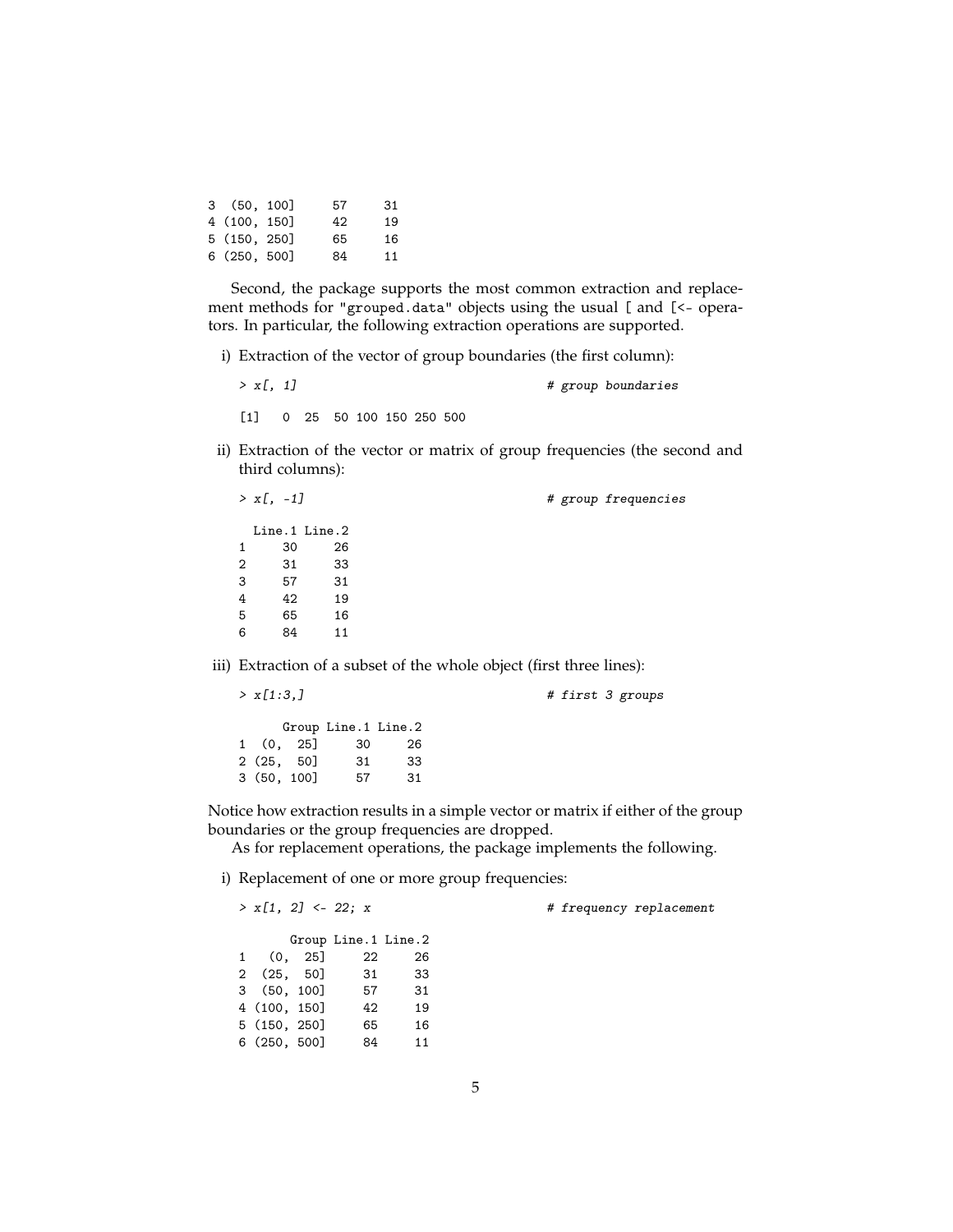$> x[1, c(2, 3)]$  <-  $c(22, 19)$ ; x # frequency replacement Group Line.1 Line.2 1 (0, 25] 22 19 2 (25, 50] 31 33 3 (50, 100] 57 31 4 (100, 150] 42 19 5 (150, 250] 65 16 6 (250, 500] 84 11

ii) Replacement of the boundaries of one or more groups:

 $> x[1, 1] < -c(0, 20); x$  # boundary replacement Group Line.1 Line.2 1 (0, 20] 22 19<br>2 (20. 50] 31 33 2 (20, 50] 31 33 3 (50, 100] 57 31 4 (100, 150) 42 5 (150, 250] 65 16 6 (250, 500] 84 11  $> x[c(3, 4), 1] < -c(55, 110, 160); x$ Group Line.1 Line.2 1 (0, 20] 22 19 2 (20, 55] 31 33 3 (55, 110] 57 31 4 (110, 160] 42 19 5 (160, 250] 65 16 6 (250, 500] 84 11

It is not possible to replace the boundaries and the frequencies simultaneously.

The package defines methods of a few existing summary functions for grouped data objects. Computing the mean

$$
\sum_{j=1}^{r} \left( \frac{c_{j-1} + c_j}{2} \right) n_j \tag{7}
$$

is made simple with a method for the mean function:

 $>$  mean $(x)$ 

Line.1 Line.2 188.0 108.2

Higher empirical moments can be computed with emm; see Section [5.](#page-8-0)

The R function hist splits individual data into groups and draws an histogram of the frequency distribution. The package introduces a method for already grouped data. Only the first frequencies column is considered (see Figure [1](#page-6-0) for the resulting graph):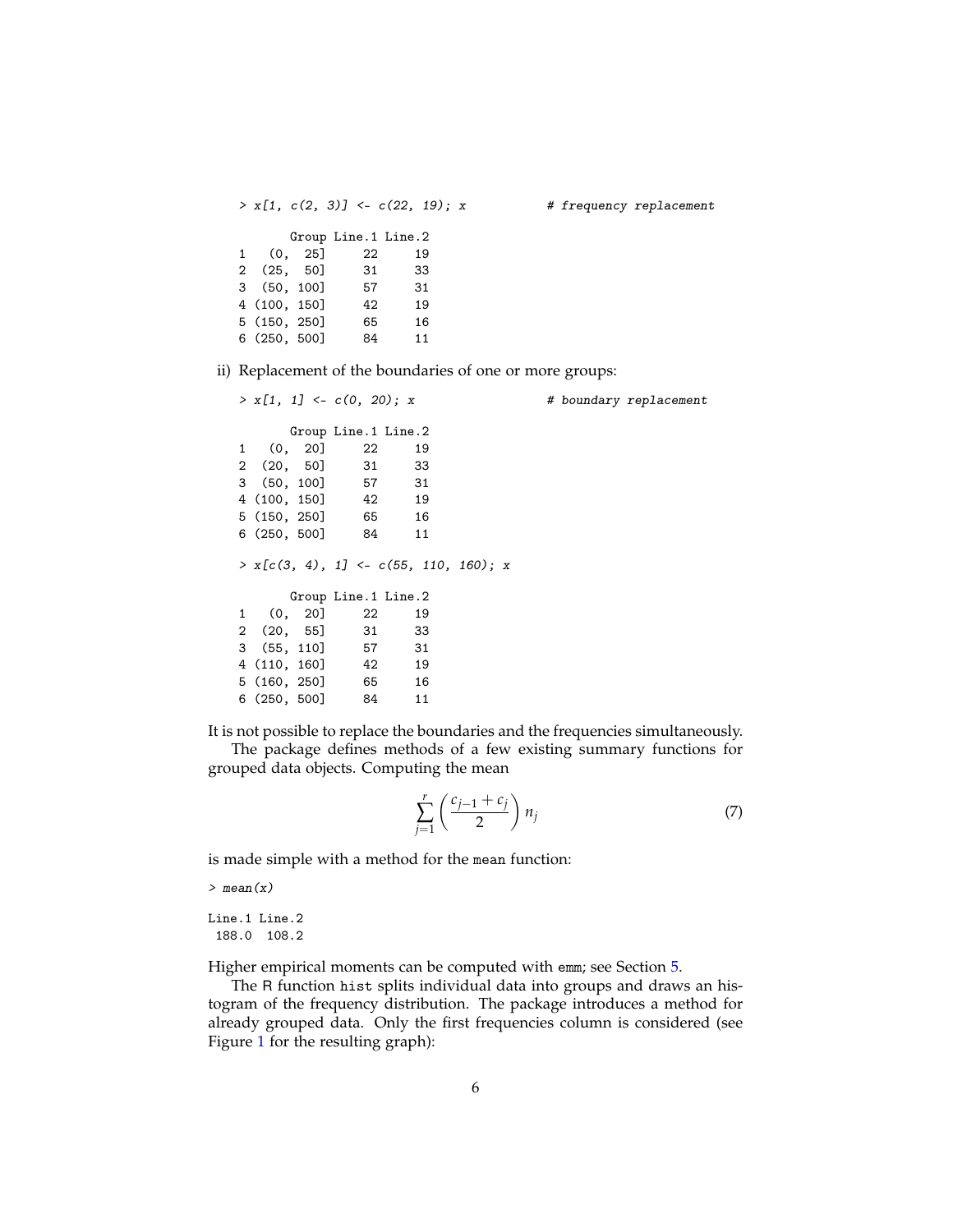**Histogram of x[, −3]**



<span id="page-6-0"></span>Figure 1: Histogram of a grouped data object

### $>$  hist(x[,  $-3$ ])

R has a function ecdf to compute the empirical cdf of an individual data set,

$$
F_n(x) = \frac{1}{n} \sum_{j=1}^n I\{x_j \le x\},\tag{8}
$$

where *I*{ $\mathcal{A}$ } = 1 if  $\mathcal{A}$  is true and *I*{ $\mathcal{A}$ } = 0 otherwise. The function returns a "function" object to compute the value of  $F_n(x)$  in any *x*.

The approximation of the empirical cdf for grouped data is called an ogive [\(Klugman et al.,](#page-14-7) [1998;](#page-14-7) [Hogg and Klugman,](#page-14-2) [1984\)](#page-14-2). It is obtained by joining the known values of  $F_n(x)$  at group boundaries with straight line segments:

$$
\tilde{F}_n(x) = \begin{cases}\n0, & x \leq c_0 \\
\frac{(c_j - x)F_n(c_{j-1}) + (x - c_{j-1})F_n(c_j)}{c_j - c_{j-1}}, & c_{j-1} < x \leq c_j \\
1, & x > c_r.\n\end{cases} \tag{9}
$$

The package includes a function ogive that otherwise behaves exactly like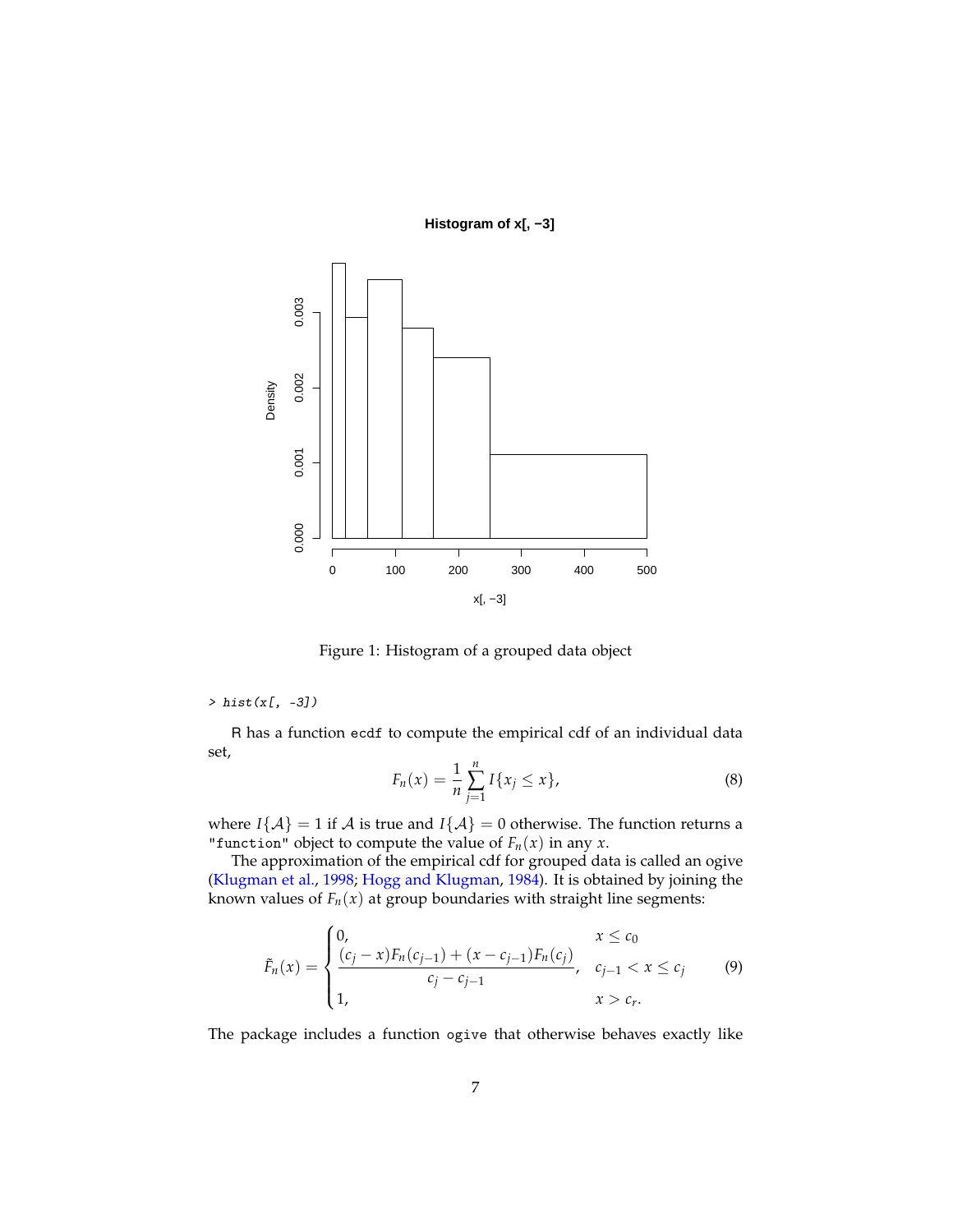

<span id="page-7-0"></span>Figure 2: Ogive of a grouped data object

ecdf. In particular, methods for functions knots and plot allow, respectively, to obtain the knots  $c_0, c_1, \ldots, c_r$  of the ogive and a graph (see Figure [2\)](#page-7-0):

| $>$ Fnt <- ogive(x)                                           |                             |
|---------------------------------------------------------------|-----------------------------|
| > knots(Fnt)                                                  | # group boundaries          |
| $\begin{bmatrix} 1 \end{bmatrix}$ 0 20 55 110 160 250 500     |                             |
| > Fnt(knots(Fnt))                                             | # ogive at group boundaries |
| $[1]$ 0.00000 0.07309 0.17608 0.36545 0.50498 0.72093 1.00000 |                             |
| $>$ plot(Fnt)                                                 | # plot of the ogive         |

Finally, a method of function quantile for grouped data objects returns linearly smoothed quantiles, that is the inverse of the ogive evaluated at various points:

```
> quantile(x)
   0% 25% 50% 75% 100%
 0.00 76.47 158.21 276.04 500.00
> Fnt(quantile(x))
[1] 0.00 0.25 0.50 0.75 1.00
```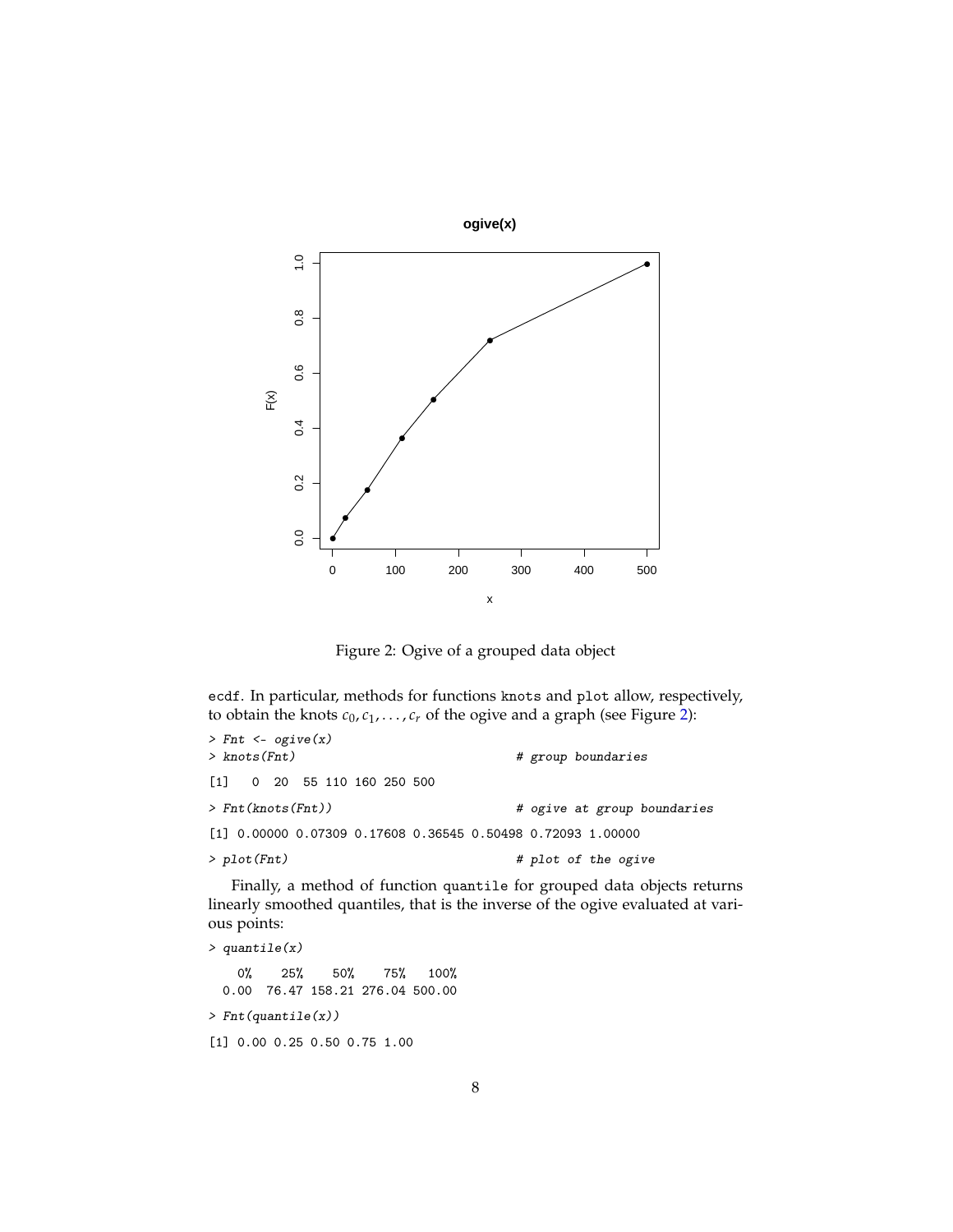### **4 Data sets**

This is certainly not the most spectacular feature of **actuar**, but it remains useful for illustrations and examples: the package includes the individual dental claims and grouped dental claims data of [Klugman et al.](#page-14-1) [\(2004\)](#page-14-1):

```
> data("dental"); dental
[1] 141 16 46 40 351 259 317 1511 107 567
> data("gdental"); gdental
           cj nj
1 (0, 25] 30
2 ( 25, 50] 31
3 ( 50, 100] 57
4 (100, 150] 42
5 (150, 250] 65
6 (250, 500] 84
7 (500, 1000] 45
8 (1000, 1500] 10
```
9 (1500, 2500] 11 10 (2500, 4000] 3

# <span id="page-8-0"></span>**5 Calculation of empirical moments**

The package provides two functions useful for estimation based on moments. First, function emm computes the *k*th empirical moment of a sample, whether in individual or grouped data form:

| $>$ emm(dental, order = 1:3)        |        | # first three moments |
|-------------------------------------|--------|-----------------------|
| $[1]$ 3.355e+02 2.931e+05 3.729e+08 |        |                       |
| $>$ emm(gdental, order = 1:3)       | # idem |                       |
| $[1]$ 3.533e+02 3.577e+05 6.586e+08 |        |                       |

Second, in the same spirit as ecdf and ogive, function elev returns a function to compute the empirical limited expected value — or first limited moment — of a sample for any limit. Again, there are methods for individual and grouped data (see Figure [3](#page-9-0) for the graphs):

```
> lev <- elev(dental)
> lev(knots(lev)) # ELEV at data points
[1] 16.0 37.6 42.4 85.1 105.5 164.5 187.7 197.9 241.1
[10] 335.5
```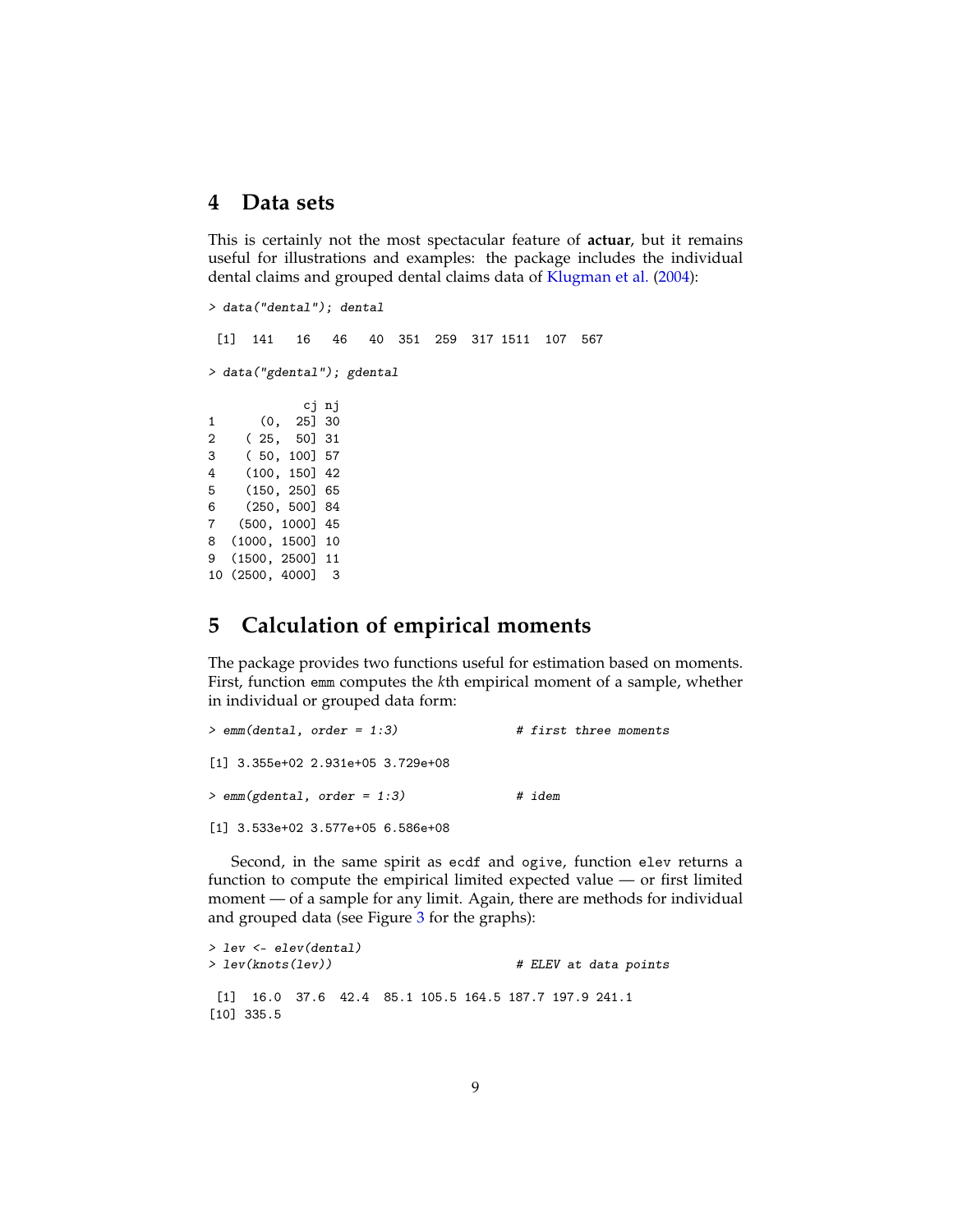

<span id="page-9-0"></span>Figure 3: Empirical limited expected value function of an individual data object (left) and a grouped data object (right)

```
> plot(lev, type = "o", pch = 19) # plot of the ELEV function
> lev <- elev(gdental)
> lev(knots(lev)) # ELEV at data points
 [1] 0.00 24.01 46.00 84.16 115.77 164.85 238.26 299.77
 [9] 324.90 347.39 353.34
> plot(lev, type = "o", pch = 19) # plot of the ELEV function
```
# **6 Minimum distance estimation**

Two methods are widely used by actuaries to fit models to data: maximum likelihood and minimum distance. The first technique applied to individual data is well covered by function fitdistr of the package **MASS** [\(Venables](#page-14-8) [and Ripley,](#page-14-8) [2002\)](#page-14-8).

The second technique minimizes a chosen distance function between theoretical and empirical distributions. Package **actuar** provides function mde, very similar in usage and inner working to fitdistr, to fit models according to any of the following three distance minimization methods.

1. The Cramér-von Mises method (CvM) minimizes the squared difference between the theoretical cdf and the empirical cdf or ogive at their knots:

$$
d(\theta) = \sum_{j=1}^{n} w_j [F(x_j; \theta) - F_n(x_j; \theta)]^2
$$
 (10)

for individual data and

$$
d(\theta) = \sum_{j=1}^{r} w_j [F(c_j; \theta) - \tilde{F}_n(c_j; \theta)]^2
$$
 (11)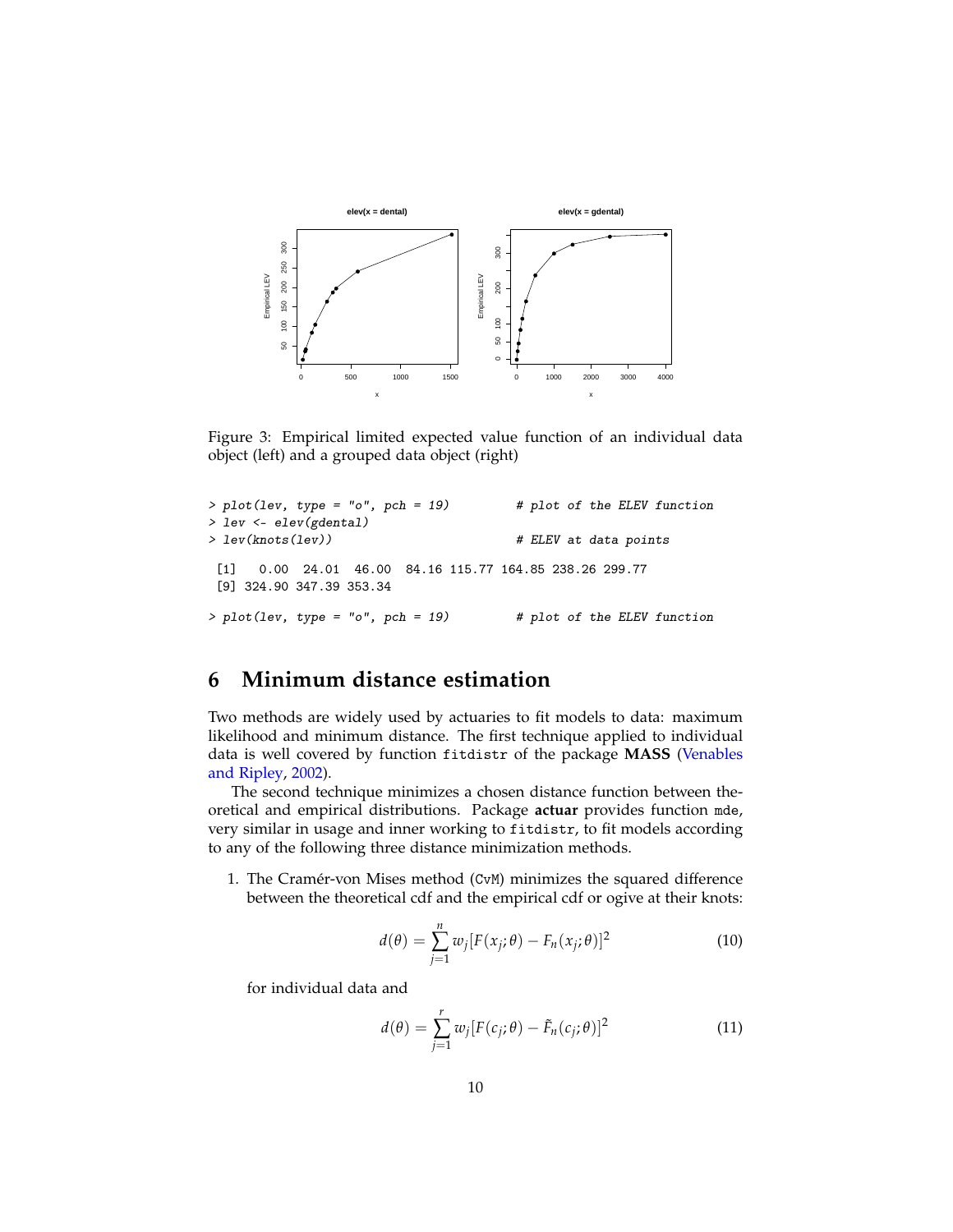for grouped data. Here,  $F(x)$  is the theoretical cdf of a parametric family,  $F_n(x)$  is the empirical cdf,  $\tilde{F}_n(x)$  is the ogive and  $w_1 \geq 0, w_2 \geq 0, \ldots$  are arbitrary weights (defaulting to 1).

2. The modified chi-square method (chi-square) applies to grouped data only and minimizes the squared difference between the expected and observed frequency within each group:

$$
d(\theta) = \sum_{j=1}^{r} w_j [n(F(c_j; \theta) - F(c_{j-1}; \theta)) - n_j]^2,
$$
 (12)

where  $n = \sum_{j=1}^r n_j$ . By default,  $w_j = n_j^{-1}$ .

3. The layer average severity method (LAS) applies to grouped data only and minimizes the squared difference between the theoretical and empirical limited expected value within each group:

$$
d(\theta) = \sum_{j=1}^{r} w_j [\text{LAS}(c_{j-1}, c_j; \theta) - \text{LAS}_n(c_{j-1}, c_j; \theta)]^2, \tag{13}
$$

where  $\text{LAS}(x, y) = E[X \wedge y] - E[X \wedge x]$ ,  $\text{LAS}_n(x, y) = \tilde{E}_n[X \wedge y] - \tilde{E}_n[X \wedge y]$ *x*] and  $\tilde{E}_n[X \wedge x]$  is the empirical limited expected value for grouped data.

The arguments of mde are a data set, a function to compute  $F(x)$  or  $E[X \wedge E]$ *x*], starting values for the optimization procedure and the name of the method to use. The empirical functions are computed with ecdf, ogive or elev.

The expressions below fit an exponential distribution to the grouped dental data set, as per Example 2.21 of [Klugman et al.](#page-14-7) [\(1998\)](#page-14-7):

```
> mde(gdental, pexp, start = list(rate = 1/200), measure = "CvM")
  rate
 0.003551
distance
 0.002842
> mde(gdental, pexp, start = list(rate = 1/200), measure = "chi-square")
  rate
 0.00364
distance
     13.54
> mde(gdental, levexp, start = list(rate = 1/200), measure = "LAS")
```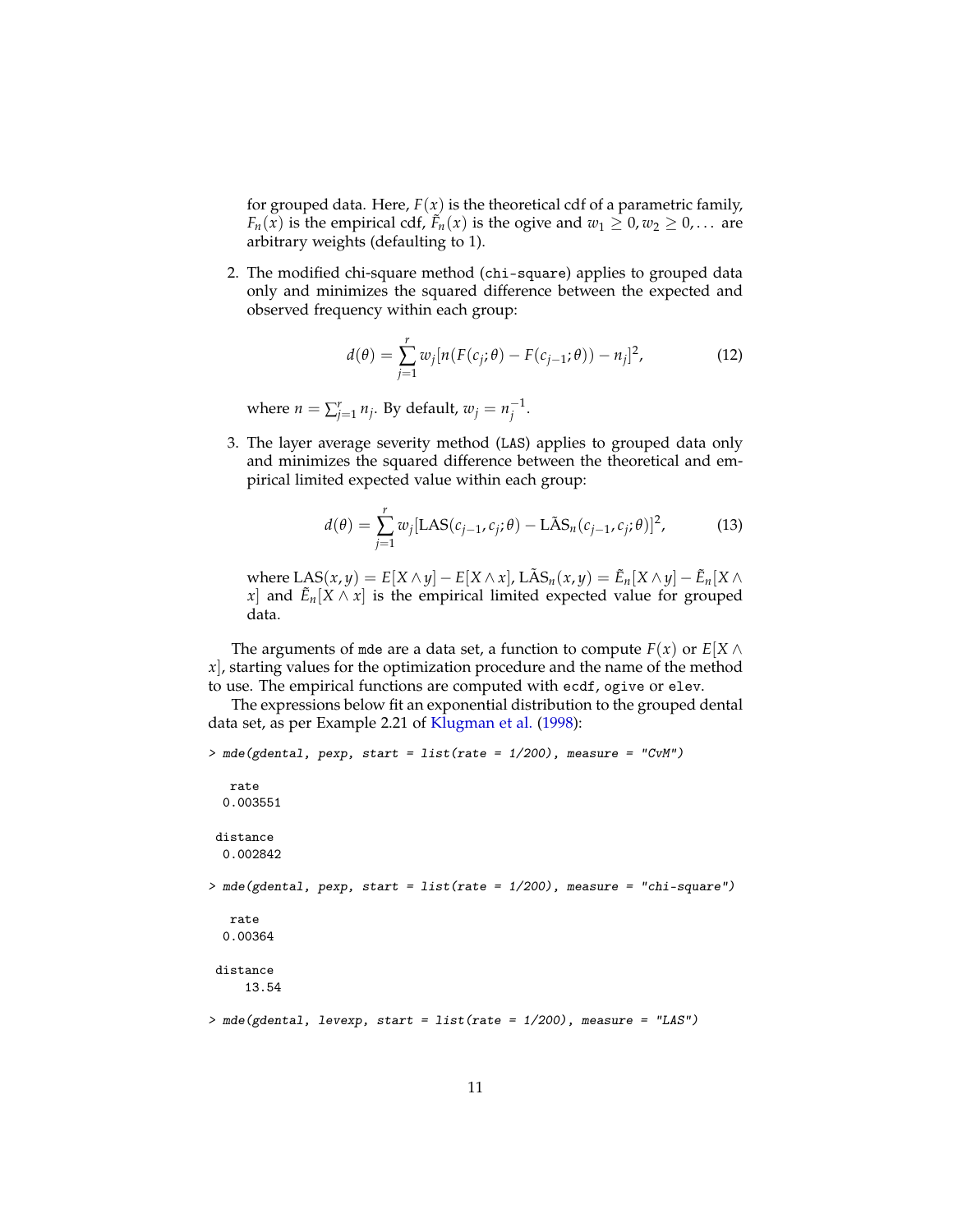```
rate
 0.002966
distance
    694.5
```
It should be noted that optimization is not always that simple to achieve. For example, consider the problem of fitting a Pareto distribution to the same data set using the Cramér–von Mises method:

```
> mde(gdental, ppareto, start = list(shape = 3, scale = 600),
          measure = "CvM") # no convergence
Error in mde(gdental, ppareto, start = list(shape = 3, scale = 600),
             measure = "CvM") :
  optimization failed
```
Working in the log of the parameters often solves the problem since the optimization routine can then flawlessly work with negative parameter values:

```
> pparetolog <- function(x, logshape, logscale)
     ppareto(x, exp(logshape), exp(logscale))
> ( p <- mde(gdental, pparetolog, start = list(logshape = log(3),
                                 logscale = log(600)), measure = "CvM") )
logshape logscale
    1.581 7.128
 distance
 0.0007905
```
The actual estimators of the parameters are obtained with

```
> exp(p$estimate)
logshape logscale
   4.861 1246.485
```
This procedure may introduce additional bias in the estimators, though.

# **7 Coverage modifications**

Let *X* be the random variable of the actual claim amount for an insurance policy, *Y <sup>L</sup>* be the random variable of the amount paid per loss and *Y <sup>P</sup>* be the random variable of the amount paid per payment. The terminology for the last two random variables refers to whether or not the insurer knows that a loss occurred. Now, the random variables *X*, *Y <sup>L</sup>* and *Y <sup>P</sup>* will differ if any of the following coverage modifications are present for the policy: an ordinary or a franchise deductible, a limit, coinsurance or inflation adjustment (see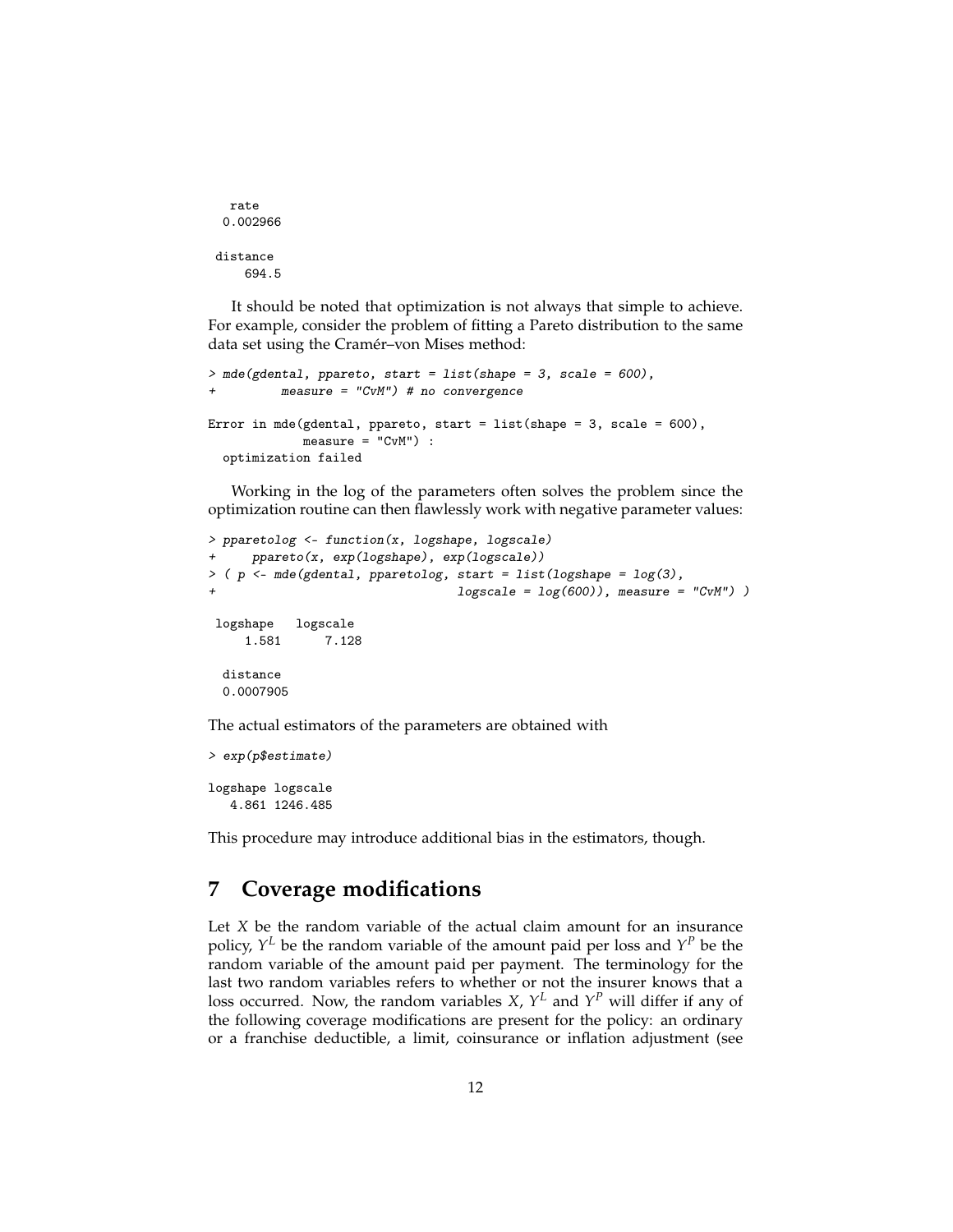| Coverage modification                                                                    | Per-loss variable $(Y^L)$                               | Per-payment variable $(Y^P)$                            |
|------------------------------------------------------------------------------------------|---------------------------------------------------------|---------------------------------------------------------|
| Ordinary deductible (d) $\begin{cases} 0, & X \le d \\ X - d, & X > d \end{cases}$       |                                                         | $\begin{cases} X - d, & X > d \end{cases}$              |
| Franchise deductible ( <i>d</i> ) $\begin{cases} 0, & X \le d \\ X, & X > d \end{cases}$ |                                                         | $\begin{cases} X, & X > d \end{cases}$                  |
| Limit $(u)$                                                                              | $\begin{cases} X, & X \leq u \\ u, & X > u \end{cases}$ | $\begin{cases} X, & X \leq u \\ u, & X > u \end{cases}$ |
| Coinsurance $(\alpha)$                                                                   | $\alpha X$                                              | $\alpha X$                                              |
| Inflation $(r)$                                                                          | $(1+r)X$                                                | $(1+r)X$                                                |

<span id="page-12-0"></span>Table 2: Coverage modifications for per-loss variable (*Y L* ) and per-payment variable (*Y<sup>P</sup>*) as defined in [Klugman et al.](#page-14-1) [\(2004\)](#page-14-1).

[Klugman et al.,](#page-14-1) [2004,](#page-14-1) Chapter 5 for precise definitions of these terms). Table [2](#page-12-0) summarizes the definitions of  $Y^L$  and  $Y^P$ .

Often, one will want to use data  $Y_1^P, \ldots, Y_n^P$  (or  $Y_1^L, \ldots, Y_n^L$ ) from the random variable *Y P* (*Y L* ) to fit a model on the unobservable random variable *X*. This requires expressing the pdf or cdf of  $Y^P$  ( $Y^L$ ) in terms of the pdf or cdf of *X*. Function coverage of **actuar** does just that: given a pdf or cdf and any combination of the coverage modifications mentioned above, coverage returns a function object to compute the pdf or cdf of the modified random variable. The function can then be used in modeling like any other dfoo or pfoo function.

For example, let  $Y^P$  represent the amount paid by an insurer for a policy with an ordinary deductible *d* and a limit *u* − *d* (or maximum covered loss of *u*). Then the definition of  $Y^P$  is

$$
Y^{P} = \begin{cases} X - d, & d \le X \le u \\ u - d, & X \ge u \end{cases}
$$
 (14)

and its pdf is

<span id="page-12-1"></span>
$$
f_{Y^{P}}(y) = \begin{cases} 0, & y = 0\\ \frac{f_{X}(y+d)}{1 - F_{X}(d)}, & 0 < y < u - d\\ \frac{1 - F_{X}(u)}{1 - F_{X}(d)}, & y = u - d\\ 0, & y > u - d. \end{cases}
$$
(15)

Assume *X* has a gamma distribution. Then an R function to compute the pdf [\(15\)](#page-12-1) in any *y* for a deductible  $d = 1$  and a limit  $u = 10$  is obtained with coverage as follows: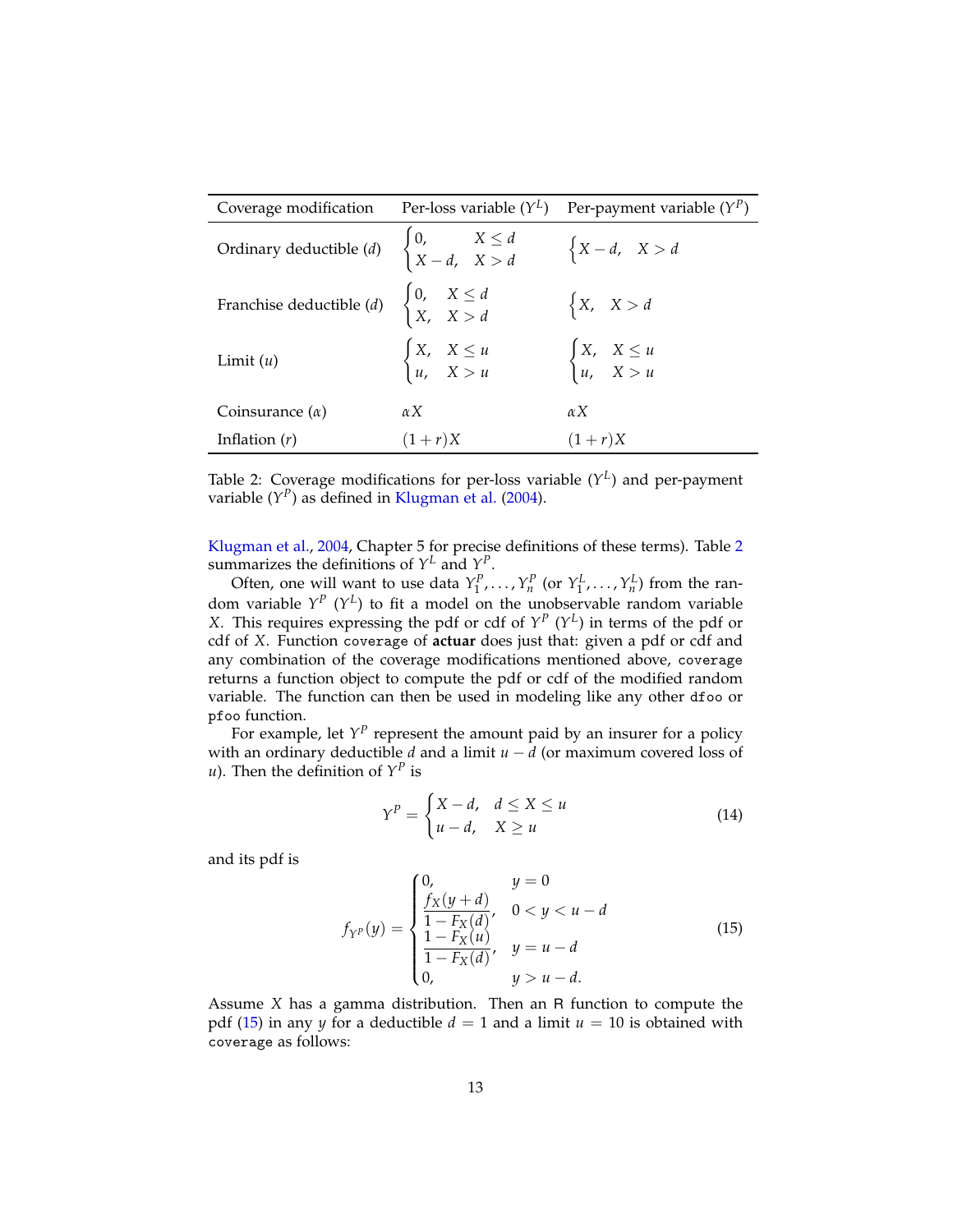```
> f <- coverage(pdf = dgamma, cdf = pgamma, deductible = 1, limit = 10)
> ffunction (x, shape, rate = 1, scale = 1/rate){
    Call <- match.call()
    Sd <- Call
    Sd$lower.tail <- FALSE
    Sd[[1L]] <- as.name("pgamma")
    names(Sd)[2L] <- "q"
    Sd[[2L]] <- 1
    Su <- Sd
    Su[[2L]] <- 10
    f <- Call
    f[[1L]] <- as.name("dgamma")
    res <- numeric(length(x))
    w \leftarrow \text{which} (0 \leftarrow x \& x \leftarrow 9)f([2L]] \leq x[w] + 1res[w] <- eval.parent(f)/(p <- eval.parent(Sd))
    res[x == 9] <- eval.parent(Su)/p
    res
}
<environment: 0x7fa2ca6e3990>
> f(0, shape = 5, rate = 1)[1] 0
> f(5, shape = 5, rate = 1)[1] 0.1343
> f(9, shape = 5, rate = 1)[1] 0.02936
> f(12, shape = 5, rate = 1)[1] 0
```
Note how function f is built specifically for the coverage modifications submitted and contains as little useless code as possible.

Let object y contain a sample of claims amounts from policies with the above deductible and limit. Then one can fit a gamma distribution by maximum likelihood to the claim severity process as follows:

```
> library(MASS)
> fittdistr(y, f, start = list(shape = 2, rate = 0.5))shape rate
  5.4144 1.0700
 (0.8550) (0.1753)
```
The vignette "coverage" contains more detailed pdf and cdf formulas under various combinations of coverage modifications.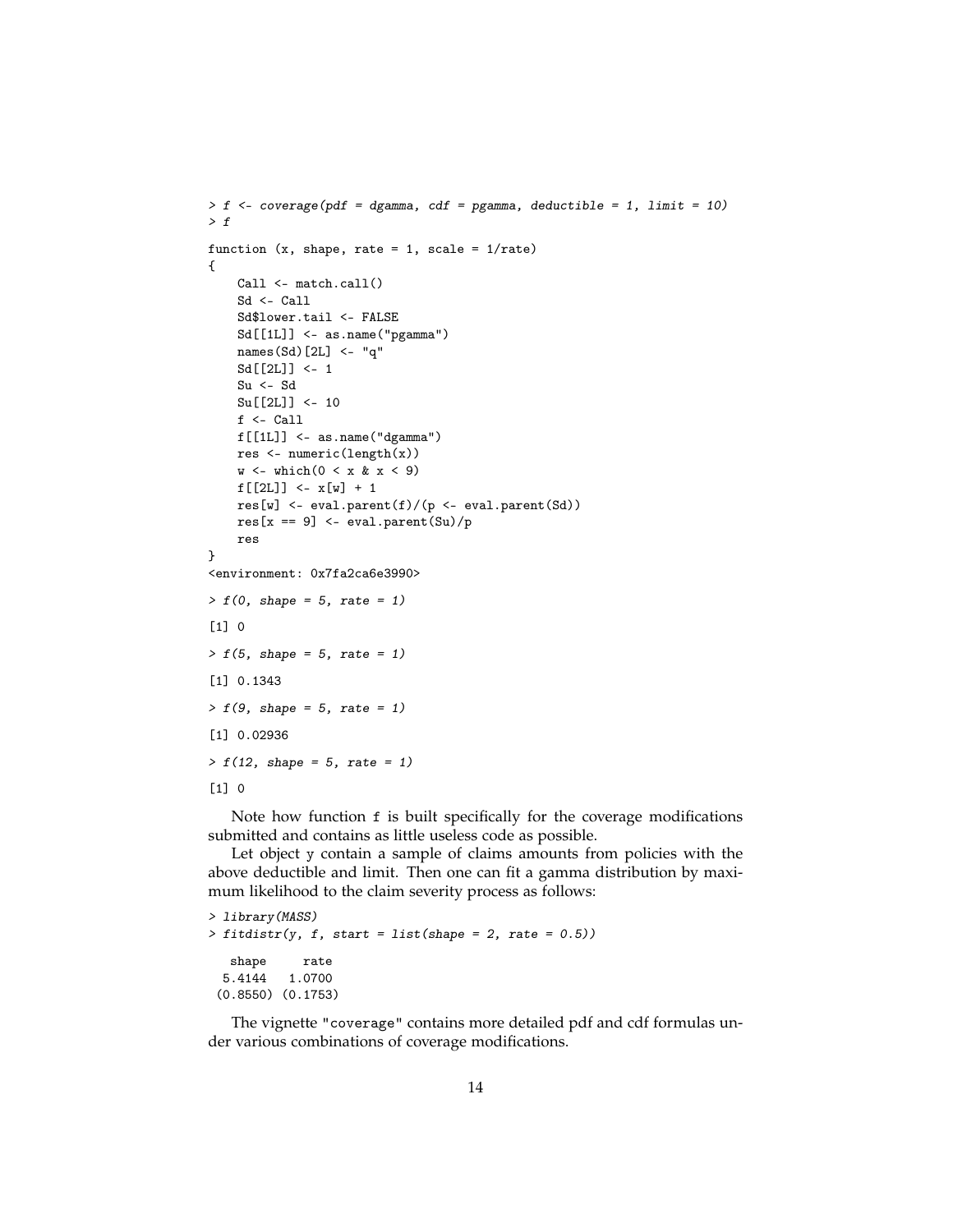# **References**

- <span id="page-14-6"></span>D. Bates and M. Maechler. *Matrix: A Matrix package for R*, 2008. URL [http:](http://cran.r-project.org/package=Matrix) [//cran.r-project.org/package=Matrix](http://cran.r-project.org/package=Matrix). R package version 0.999375-7.
- <span id="page-14-0"></span>C Dutang, V. Goulet, and M. Pigeon. **actuar**: An R package for actuarial science. *Journal of Statistical Software*, 25(7), 2008. URL [http://www.](http://www.actuar-project.org) [actuar-project.org](http://www.actuar-project.org).
- <span id="page-14-2"></span>R. V. Hogg and S. A. Klugman. *Loss Distributions*. Wiley, New York, 1984. ISBN 0-4718792-9-0.
- <span id="page-14-7"></span>S. A. Klugman, H. H. Panjer, and G. Willmot. *Loss Models: From Data to Decisions*. Wiley, New York, 1998. ISBN 0-4712388-4-8.
- <span id="page-14-1"></span>S. A. Klugman, H. H. Panjer, and G. Willmot. *Loss Models: From Data to Decisions*. Wiley, New York, second edition, 2004. ISBN 0-4712157-7-5.
- <span id="page-14-5"></span>M. F. Neuts. *Matrix-geometric solutions in stochastic models: an algorithmic approach*. Dover Publications, 1981. ISBN 978-0-4866834-2-3.
- <span id="page-14-8"></span>W. N. Venables and B. D. Ripley. *Modern applied statistics with S*. Springer, New York, 4 edition, 2002. ISBN 0-3879545-7-0.
- <span id="page-14-4"></span>B. Wheeler. *SuppDists: Supplementary distributions*, 2008. URL [http://cran.](http://cran.r-project.org/package=SuppDists) [r-project.org/package=SuppDists](http://cran.r-project.org/package=SuppDists). R package version 1.1-2.

# <span id="page-14-3"></span>**A Probability laws**

This appendix gives the pdf and cdf of the probability laws appearing in Table [1](#page-1-0) using the parametrization of [Klugman et al.](#page-14-1) [\(2004\)](#page-14-1) and [Hogg and Klugman](#page-14-2) [\(1984\)](#page-14-2).

In the following,

$$
\Gamma(\alpha; x) = \frac{1}{\Gamma(\alpha)} \int_0^x t^{\alpha - 1} e^{-t} dt, \quad \alpha > 0, x > 0
$$

with

$$
\Gamma(\alpha) = \int_0^\infty t^{\alpha - 1} e^{-t} dt
$$

is the incomplete gamma function, whereas

$$
\beta(a,b;x) = \frac{1}{\beta(a,b)} \int_{0}^{x} t^{a-1} (1-t)^{b-1} dt, \quad a > 0, b > 0, 0 < x < 1
$$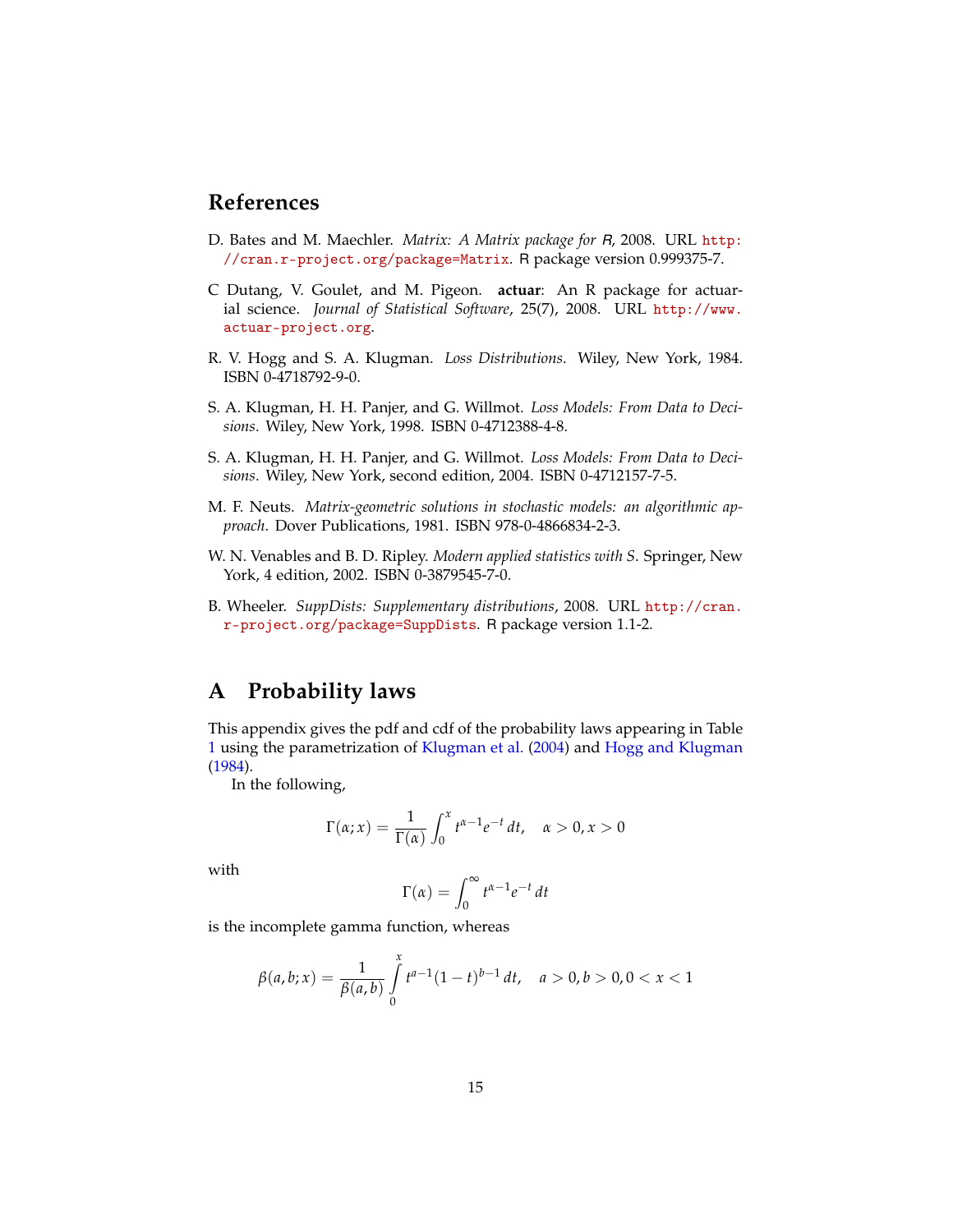with

$$
\beta(a,b) = \int_0^1 t^{a-1} (1-t)^{b-1} dt
$$

$$
= \frac{\Gamma(a)\Gamma(b)}{\Gamma(a+b)}
$$

is the (regularized) incomplete beta function.

Unless otherwise stated all parameters are strictly positive and the functions are defined for  $x > 0$ .

### **A.1 Transformed beta family**

#### **Transformed beta**

Root: trbeta, pearson6 Parameters: shape1 ( $\alpha$ ), shape2 ( $\gamma$ ), shape3 ( $\tau$ ), rate ( $\lambda = 1/\theta$ ), scale ( $\theta$ )

$$
f(x) = \frac{\gamma u^{\tau} (1 - u)^{\alpha}}{x \beta(\alpha, \tau)}, \qquad u = \frac{v}{1 + v}, \qquad v = \left(\frac{x}{\theta}\right)^{\gamma}
$$

$$
F(x) = \beta(\tau, \alpha; u)
$$

#### **Burr**

Root: burr

Parameters: shape1 ( $\alpha$ ), shape2 ( $\gamma$ ), rate ( $\lambda = 1/\theta$ ), scale ( $\theta$ )

$$
f(x) = \frac{\alpha \gamma u^{\alpha} (1 - u)}{x}, \qquad u = \frac{1}{1 + v}, \qquad v = \left(\frac{x}{\theta}\right)^{\gamma}
$$

$$
F(x) = 1 - u^{\alpha}
$$

#### **Loglogistic**

Root: llogis Parameters: shape  $(\gamma)$ , rate  $(\lambda = 1/\theta)$ , scale  $(\theta)$ 

$$
f(x) = \frac{\gamma u(1 - u)}{x}, \qquad u = \frac{v}{1 + v}, \qquad v = \left(\frac{x}{\theta}\right)^{\gamma}
$$

$$
F(x) = u
$$

#### **Paralogistic**

Root: paralogis Parameters: shape  $(\alpha)$ , rate  $(\lambda = 1/\theta)$ , scale  $(\theta)$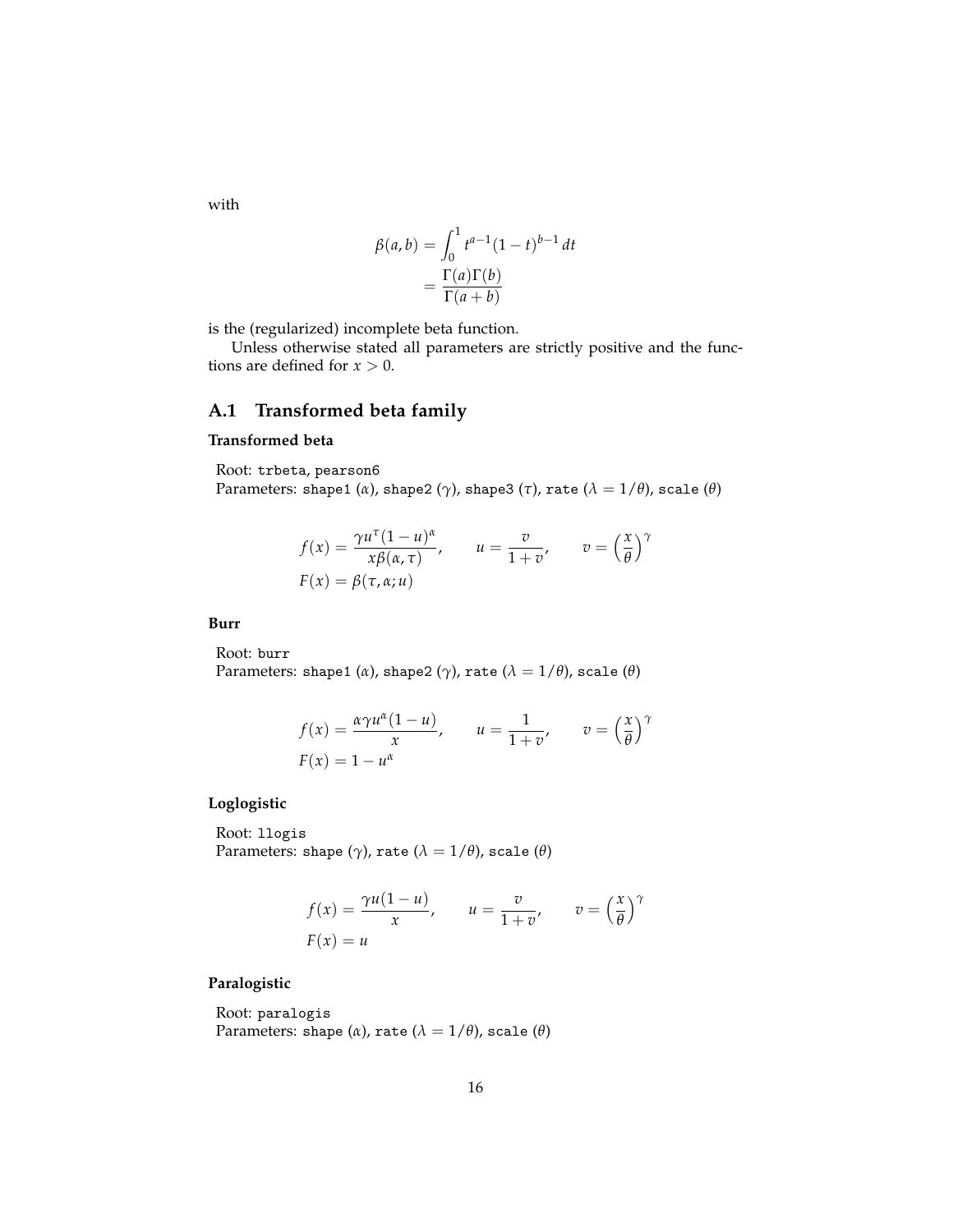$$
f(x) = \frac{\alpha^2 u^{\alpha} (1 - u)}{x}, \qquad u = \frac{1}{1 + v}, \qquad v = \left(\frac{x}{\theta}\right)^{\alpha}
$$

$$
F(x) = 1 - u^{\alpha}
$$

#### **Generalized Pareto**

Root: genpareto

Parameters: shape1 ( $\alpha$ ), shape2 ( $\tau$ ), rate ( $\lambda = 1/\theta$ ), scale ( $\theta$ )

$$
f(x) = \frac{u^{\tau}(1 - u)^{\alpha}}{x\beta(\alpha, \tau)}, \qquad u = \frac{v}{1 + v}, \qquad v = \frac{x}{\theta}
$$

$$
F(x) = \beta(\tau, \alpha; u)
$$

#### **Pareto**

Root: pareto, pareto2 Parameters: shape (*α*), scale (*θ*)

$$
f(x) = \frac{\alpha u^{\alpha}(1 - u)}{x}, \qquad u = \frac{1}{1 + v}, \qquad v = \frac{x}{\theta}
$$

$$
F(x) = 1 - u^{\alpha}
$$

#### **Inverse Burr**

Root: invburr Parameters: shape1 (*τ*), shape2 (*γ*), rate ( $\lambda = 1/\theta$ ), scale ( $\theta$ )

$$
f(x) = \frac{\tau \gamma u^{\tau} (1 - u)}{x}, \qquad u = \frac{v}{1 + v}, \qquad v = \left(\frac{x}{\theta}\right)^{\gamma}
$$

$$
F(x) = u^{\tau}
$$

#### **Inverse Pareto**

Root: invpareto Parameters: shape (*τ*), scale (*θ*)

$$
f(x) = \frac{\tau u^{\tau}(1 - u)}{x}, \qquad u = \frac{v}{1 + v}, \qquad v = \frac{x}{\theta}
$$

$$
F(x) = u^{\tau}
$$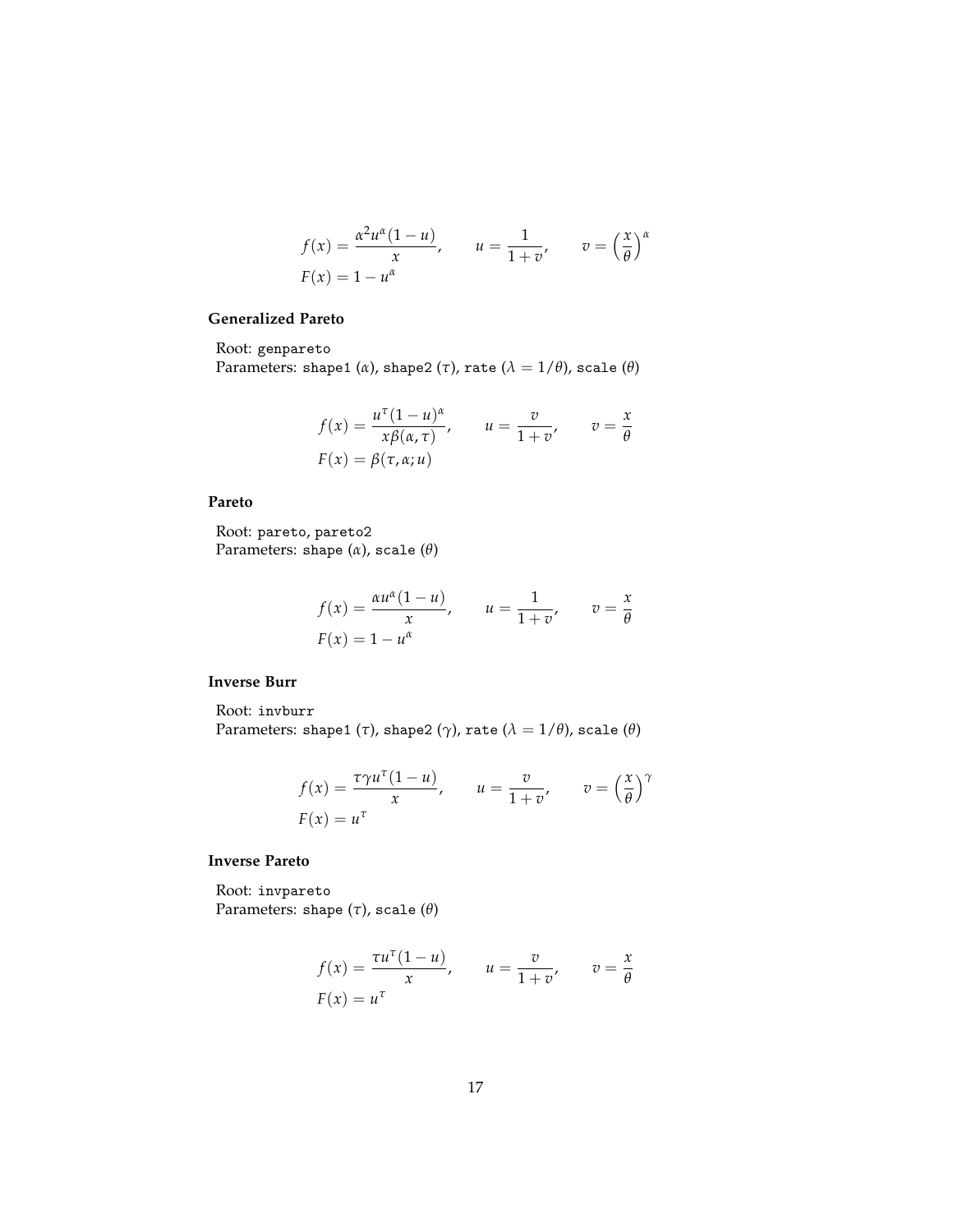### **Inverse paralogistic**

Root: invparalogis Parameters: shape  $(\tau)$ , rate  $(\lambda = 1/\theta)$ , scale  $(\theta)$ 

$$
f(x) = \frac{\tau^2 u^\tau (1 - u)}{x}, \qquad u = \frac{v}{1 + v}, \qquad v = \left(\frac{x}{\theta}\right)^\tau
$$

$$
F(x) = u^\tau
$$

# **A.2 Transformed gamma family**

#### **Transformed gamma**

Root: trgamma

Parameters: shape1 ( $\alpha$ ), shape2 ( $\tau$ ), rate ( $\lambda = 1/\theta$ ), scale ( $\theta$ )

$$
f(x) = \frac{\tau u^{\alpha} e^{-u}}{x \Gamma(\alpha)}, \qquad u = \left(\frac{x}{\theta}\right)^{\tau}
$$

$$
F(x) = \Gamma(\alpha; u)
$$

#### **Inverse transformed gamma**

Root: invtrgamma

Parameters: shape1 ( $\alpha$ ), shape2 ( $\tau$ ), rate ( $\lambda = 1/\theta$ ), scale ( $\theta$ )

$$
f(x) = \frac{\tau u^{\alpha} e^{-u}}{x \Gamma(\alpha)}, \qquad u = \left(\frac{\theta}{x}\right)^{\tau}
$$

$$
F(x) = 1 - \Gamma(\alpha; u)
$$

#### **Inverse gamma**

Root: invgamma Parameters: shape ( $\alpha$ ), rate ( $\lambda = 1/\theta$ ), scale ( $\theta$ )

$$
f(x) = \frac{u^{\alpha}e^{-u}}{x\Gamma(\alpha)}, \qquad u = \frac{\theta}{x}
$$

$$
F(x) = 1 - \Gamma(\alpha; u)
$$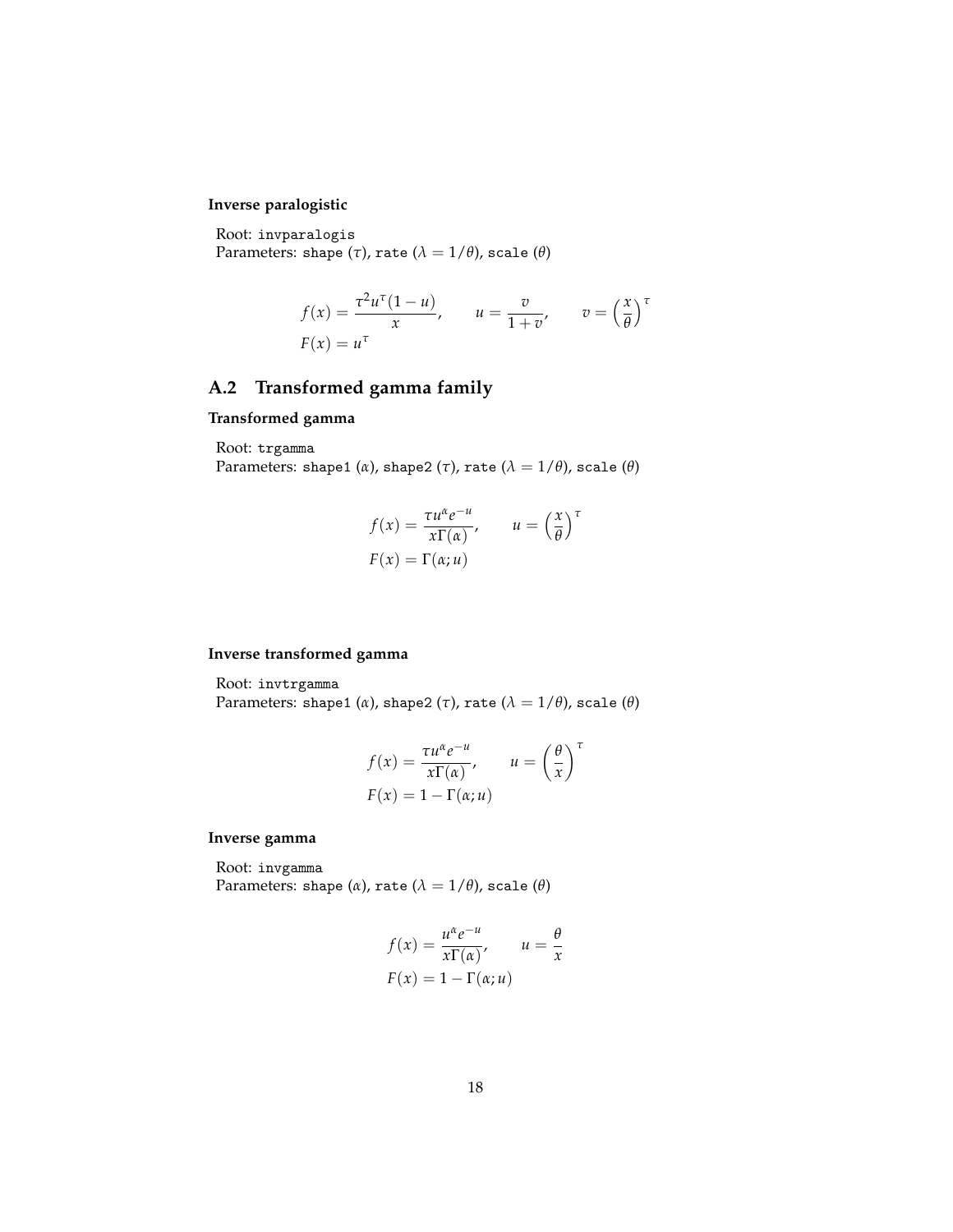### **Inverse Weibull**

Root: invweibull, lgompertz Parameters: shape  $(\tau)$ , rate  $(\lambda = 1/\theta)$ , scale  $(\theta)$ 

$$
f(x) = \frac{\tau u e^{-u}}{x}, \qquad u = \left(\frac{\theta}{x}\right)^{\tau}
$$

$$
F(x) = e^{-u}
$$

#### **Inverse exponential**

Root: invexp Parameters: rate  $(\lambda = 1/\theta)$ , scale  $(\theta)$ 

$$
f(x) = \frac{ue^{-u}}{x}, \qquad u = \frac{\theta}{x}
$$

$$
F(x) = e^{-u}
$$

### **A.3 Other distributions**

#### **Loggamma**

Root: lgamma Parameters: shapelog (*α*), ratelog (*λ*)

$$
f(x) = \frac{\lambda^{\alpha} (\ln x)^{\alpha - 1}}{x^{\lambda + 1} \Gamma(\alpha)}, \qquad x > 1
$$

$$
F(x) = \Gamma(\alpha; \lambda \ln x), \qquad x > 1
$$

### **Single parameter Pareto**

Root: pareto1 Parameters: shape (*α*), min (*θ*)

$$
f(x) = \frac{\alpha \theta^{\alpha}}{x^{\alpha+1}}, \quad x > \theta
$$

$$
F(x) = 1 - \left(\frac{\theta}{x}\right)^{\alpha}, \quad x > \theta
$$

Although there appears to be two parameters, only *α* is a true parameter. The value of  $\theta$  is the minimum of the distribution and is usually set in advance.